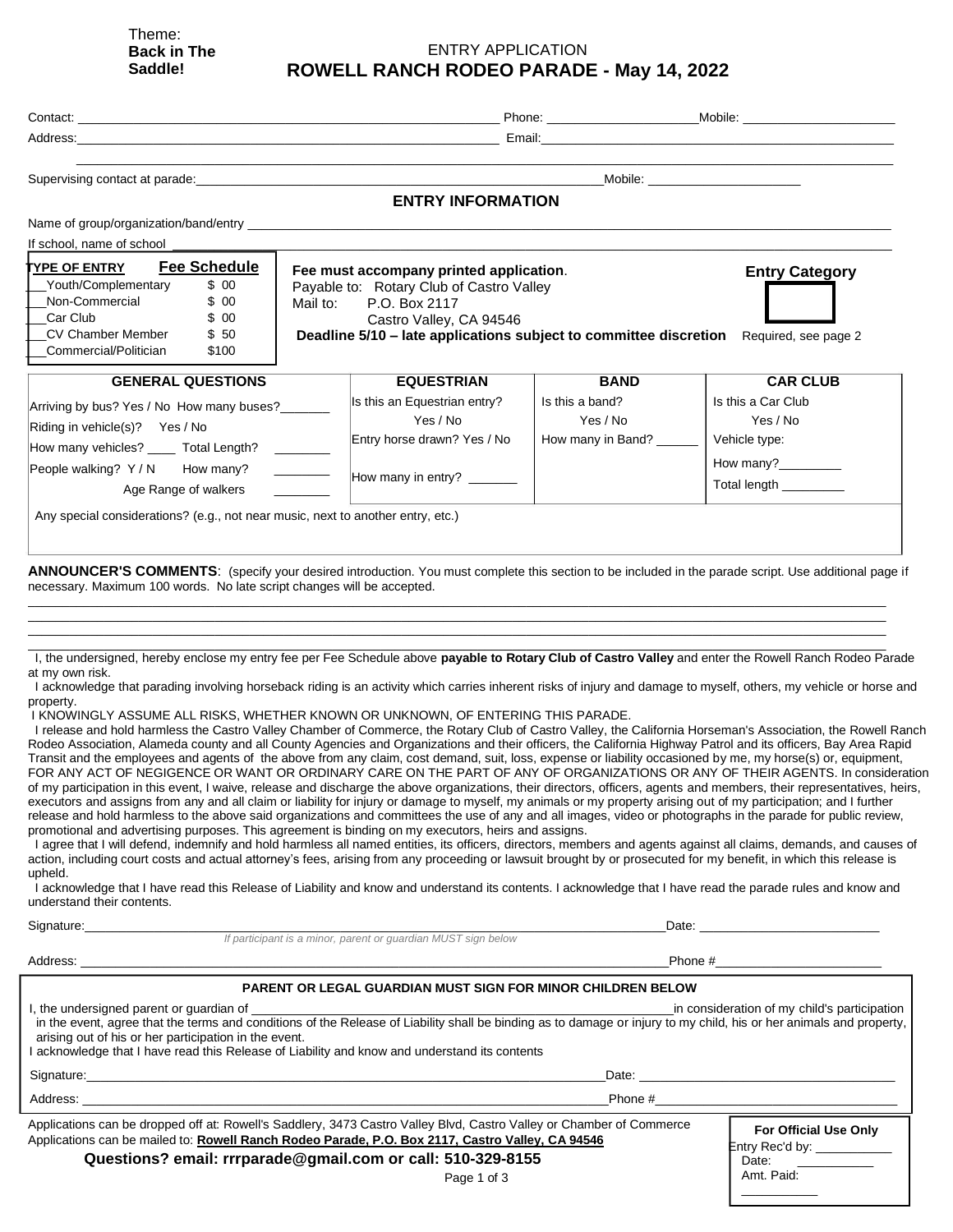| <b>PARADE ENTRY CATEGORIES</b> |                                     |                                       |                                   |  |  |
|--------------------------------|-------------------------------------|---------------------------------------|-----------------------------------|--|--|
| <b>NON-EQUESTRIAN</b>          |                                     |                                       | <b>EQUESTRIAN</b>                 |  |  |
| <b>FLOAT</b>                   | <b>VISUAL UNIT</b>                  | <b>COMMUNITY</b>                      | 19 Fancy Dressed Western (open)   |  |  |
| 1 Amateur                      | 7 ID Unit Open                      | 13 Novelty Sr<br>$(≥14)$ <sup>*</sup> | 20 Novelty Costume (Open)         |  |  |
| 2 Students                     | 8 Drill Team Open                   | 14 Novelty Jr $(≤13)$                 | 21 Novelty Horse, Costume         |  |  |
| 3 Commercial                   | 9 Color Guard Open                  | 15 Clowns (Group)                     | 22 Pony/Horse Drawn Vehicle       |  |  |
|                                |                                     | 16 Misc. Sports                       | 23 Working Western(Open)          |  |  |
| <b>MUSICAL UNIT</b>            | <b>VEHICLE</b>                      | 17 Misc                               | 24 Mounted Group (Open)           |  |  |
| 4 High School<br><b>Band</b>   | 10 Antique, classic cars,<br>trucks |                                       | 25 Sheriff's Posse (Open)         |  |  |
| 5 Mobile                       | 11 Car Clubs                        | <b>OTHER</b>                          | 26 Parade Horse                   |  |  |
| 6 Open                         | 12 Antique Military                 | 18 Non-<br>Competitive                | 27 Matched Pair                   |  |  |
|                                |                                     |                                       | 28 Future Horseman (Open) age 1-8 |  |  |
|                                |                                     |                                       | 29 Plain Western                  |  |  |
|                                |                                     | *1 senior in group                    | 30 Color Guard                    |  |  |
|                                |                                     | constitutes a Sr<br>entry             | 31 Non-competitive                |  |  |

Non-Equestrian: Judging will take place between 8:30am and 9:30am. Awards will be announced during the parade.

Equestrian: Pre-Judging will start at 8:00am. Awards will be announced in the BART Parking lot 30 minutes after the parade

# **Questions: email: RRRParade@gmail.com or call: 510-329-8155**